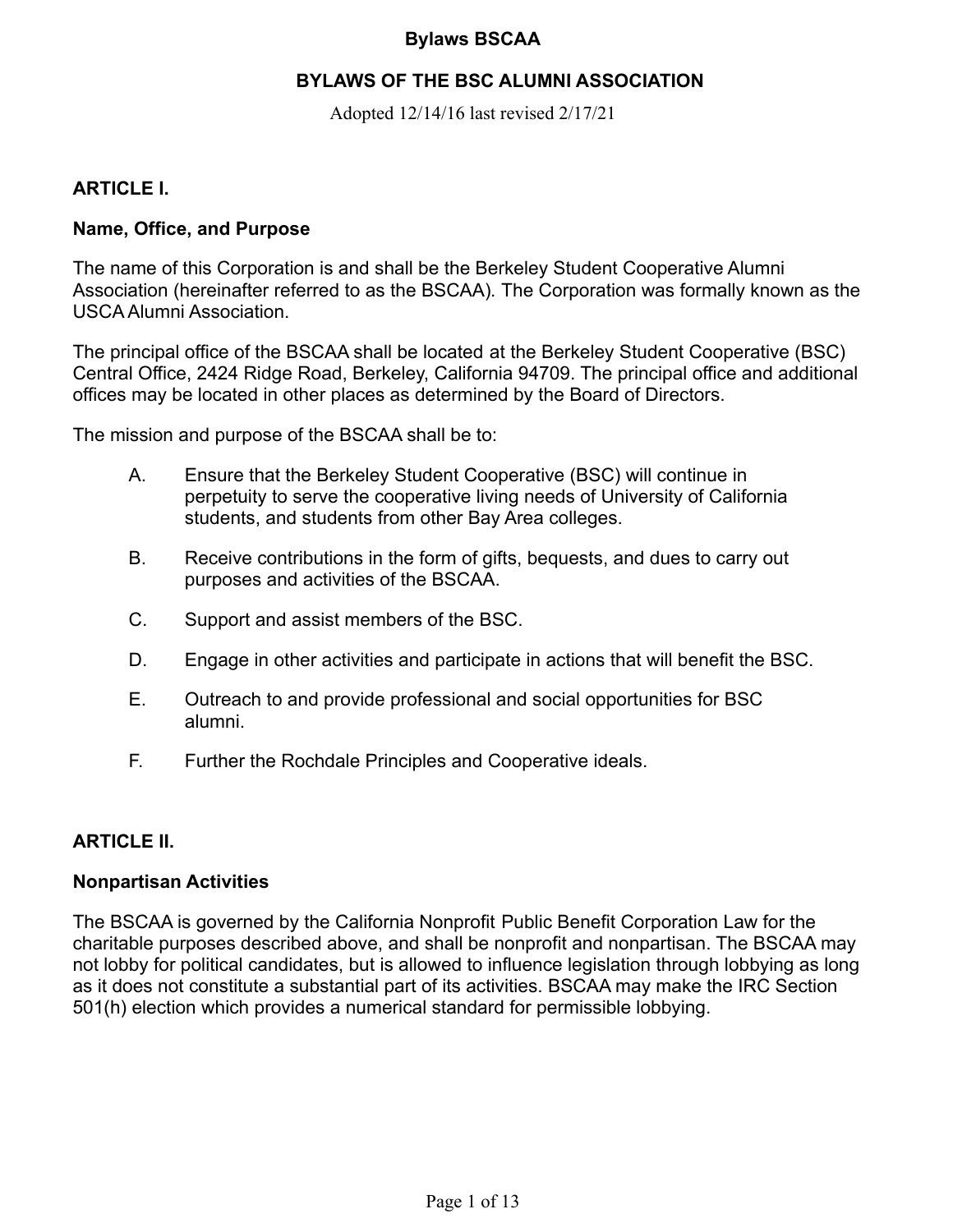# **ARTICLE III.**

# **Members**

Section 1. Membership and Voting Rights

The BSCAA shall have only one class of membership. Membership is voluntary, and shall not be restricted because of race, ethnicity, gender, marital status, age, disability, sexual orientation, gender identity, class, religion, national origin, political adherence or other grounds prohibited by law. All eligible persons who can make use of its services and are willing to accept the responsibilities of membership are entitled to join.

Any person who has been a member of the BSC shall be eligible for membership. Any person who has served as a staff member of the BSC shall also be eligible for membership. Any person who has shown substantial interest in the welfare of the BSC is also eligible to become a member of the BSCAA at the discretion of the Board of Directors.

Membership may only be conferred after payment of such dues and initiation fees, if applicable, fixed by the Board of Directors. Life membership and the amount of dues therefor shall be determined by the Board of Directors. All members are entitled to vote on any matter submitted to a vote of the membership.

### Section 2. Membership Record

The BSCAA shall keep in written or electronic form a record containing the name and contact information of each member. The record shall also identify members who are lapsed for nonpayment of dues. Such record shall be kept at the principal office of the BSCAA and shall be subject to the rights of inspection required by law.

The BSCAA membership record may not be given, rented, or sold for any commercial purpose, and it shall be considered a privileged document by the BSCAA. Any member of the public who seeks contact information for another BSCAA member may apply to the BSCAA President who will seek permission from that member for the release of that information to the inquiring member. A BSCAA member shall have access to the membership record for organizational goals including but not limited to BSCAA electioneering and solicitation of proxies and the like after the Executive Committee reviews the member's purpose for such access as stated in the member's written request for access. The Executive Committee may deny access if the purpose is not reasonably related to the member's interest as a member, or if the Executive Committee offers a reasonable alternative to such access.

### Section 3. Membership Acknowledgment

Membership becomes and remains effective upon qualification as a life member, or payment of the annual dues.

### Section 4. Termination of Membership

Membership in the BSCAA shall terminate upon the death or resignation of the member; expiration, without renewal, of the period of membership; non-payment of dues or other fees required to be paid of all members; or expulsion or suspension of the member, for cause, by the Board of Directors. Following a determination by the Board of Directors that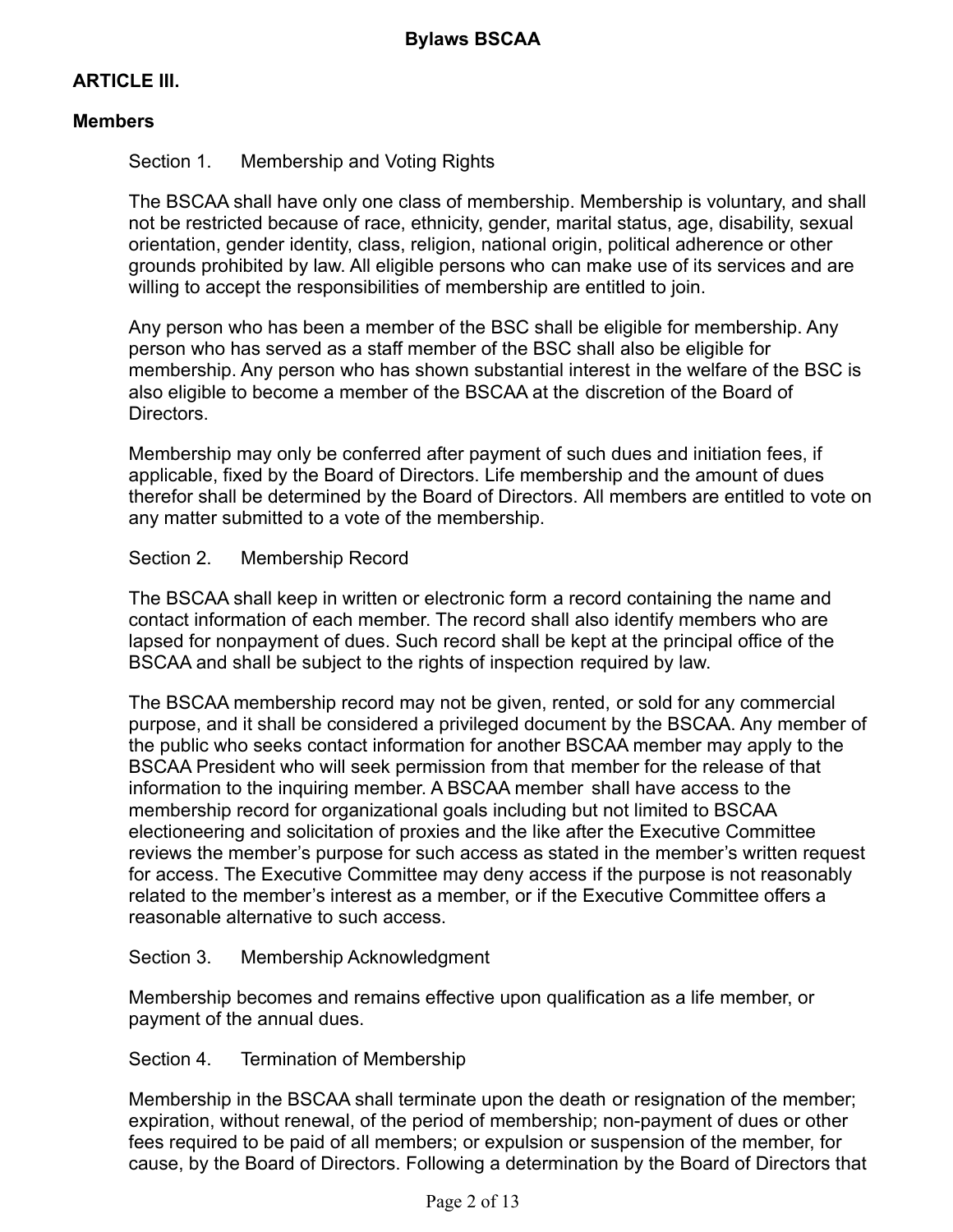a member should be suspended or expelled, a written or electronic notice shall be sent to the affected member at least 15 days before the proposed effective date of the suspension or expulsion and the reasons therefor. The member shall be given an opportunity to be heard, either orally or in writing, by the Board of Directors, or any committee of the Board of Directors authorized to reinstate the member, not fewer than five days before the effective date of the proposed suspension or expulsion.

A person whose membership was terminated for non-payment of dues or other fees shall be reinstated to membership upon the payment of the dues or fees. A person whose membership was terminated for any other reason may not be reinstated to membership except upon the affirmative vote of a majority of the Board of Directors attending a duly noticed Board of Directors meeting at which a quorum is present.

Section 5. Dues

Membership dues shall be determined by the Board of Directors.

# **ARTICLE IV.**

#### **Meetings of Members**

Section 1. Annual Meeting

The Annual Meeting of the members shall be held on the second Saturday of October of each year at 7:30 p.m. at the BSC Central Office (2424 Ridge Road, Berkeley) unless the Board of Directors fixes another date and location and so notifies the members as provided in Section 3 of this Article. The Agenda shall include Election of Directors, the Financial Report, one item allowing members to speak on any BSCAA matter, and other items included in the Notice.

Section 2. Special Meeting

Special meetings of members may be called by the President, the Board of Directors, or 5% of the membership.

Section 3. Notice

Written or electronic notice of each meeting shall be delivered to each member of the BSCAA not less than 30 days and not more than 90 days before the meeting. The notice of any meeting of members shall state the place, date, and time of the meeting and those matters which the senders of the notice intend to present. The notice of any meeting at which Directors are to be elected shall include the names and candidate statements of all those who are nominees at the time the notice is given to the members.

Section 4. Quorum and Transacting Business

Three percent of the BSCAA's membership, in person or by proxy, at the annual or special meeting shall constitute a quorum. Only items listed in the notice of the meeting may be voted upon. Decisions must be approved by a majority of members making quorum. To overturn a Board decision, 5% of the membership must vote on the issue.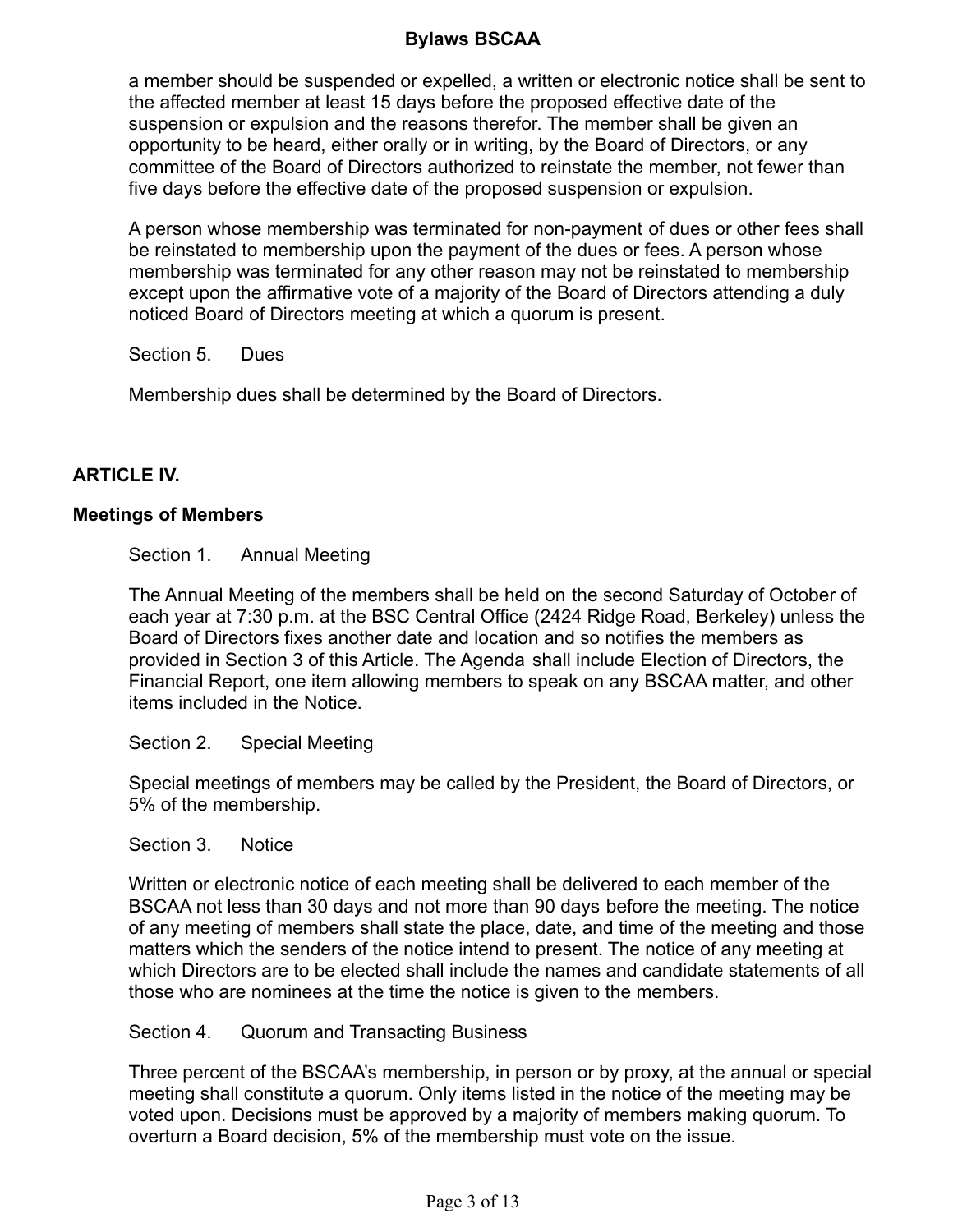# Section 5. Conduct of Meetings

The President of the BSCAA, or in their absence, the Vice President, Treasurer, and Secretary (in that order of succession) shall preside over meetings of the members. The Secretary of the BSCAA shall act as the secretary of all meetings of members; provided that in their absence, the chairperson of the meeting of members shall appoint another person to act as secretary of the meeting. Robert's Rules of Order govern the meetings of members insofar as those rules are not inconsistent with or in conflict with these Bylaws, the Articles of Incorporation of the BSCAA, or law.

Section 6. One Vote per Member

Each member is entitled to one vote on each matter. Votes may be in person, via written or electronic ballot, or by proxy.

Section 7. Proxy voting

A member wishing to vote by proxy must notify the Secretary in writing. The note must include the name of the member and the name of the person to whom the proxy is given. The note must specify whether the proxy has general permission to vote on any item or limited permission specifying how to vote on items.

Section 8. Ballot Voting

At least 30 days prior to the Annual Meeting, ballots shall be distributed to the membership. The ballot shall:

- A. Present the proposed action.
- B. Provide an opportunity to specify approval or disapproval of any proposal.
- C. Set forth the number of responses needed to meet quorum requirements and the percentage of votes needed to pass the measure.
- D. Provide a date by which to return the ballot.

Section 9. Action by Written Ballot without a Meeting

Any action which may be taken at any regular or special meeting of members may be taken without a meeting. If an action is taken without a meeting, the BSCAA, pursuant to a vote of the Board of Directors or at the request of 5% of the membership, shall distribute a written ballot to every member.

# **ARTICLE V.**

### **Board of Directors**

Section 1. General Powers

Subject to the limitations of these Bylaws, the Articles of Incorporation, and the laws of California, the affairs of the BSCAA shall be managed, and all corporate powers shall be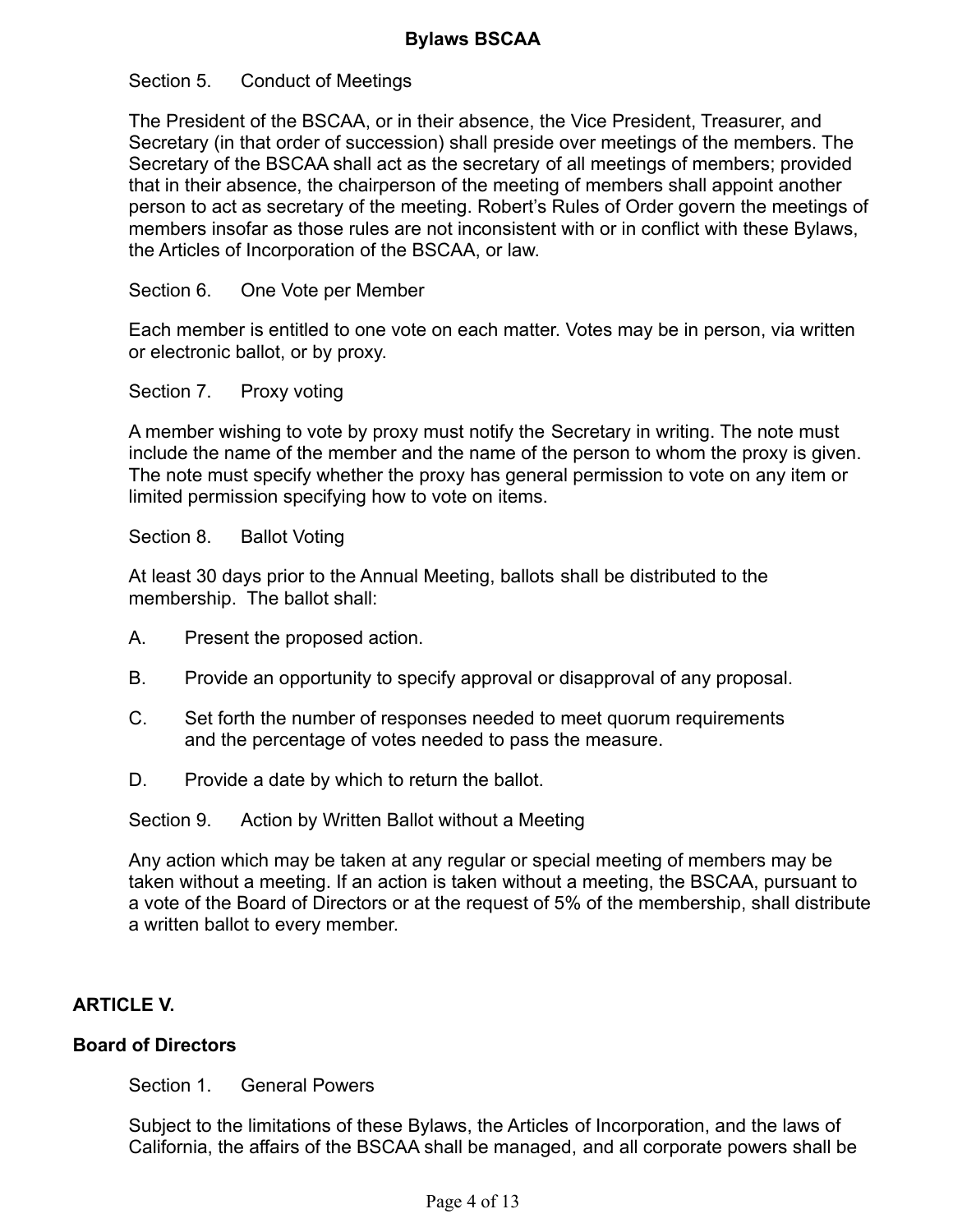exercised by or under the direction of a Board of Directors. The Board may appoint and prescribe the duties of its staff.

Section 2. Number and Tenure

The BSCAA Board of Directors shall be comprised of BSCAA members.

- A. The BSCAA shall have at least seven and not more than 35 Directors. Each Director shall be elected for a term of three years and shall hold office until a successor shall be elected.
- B. The BSC President may appoint one member of the BSC to serve as a BSCAA Board Member. This can be the BSC President or a designee and the term of office will be at the pleasure of the President of the BSC.
- C. The BSCAA President may recommend to the BSCAA board for approval up to one additional BSC member. The term of office of this director shall be at the pleasure of the BSCAA Board of Directors.
- D. Any BSCAA member or other person recognized by the chair of the meeting may speak at board meetings.

#### Section 3. Election of Directors

The Nominating Committee shall be appointed by the Board of Directors. This Committee shall be comprised of at least four members of the BSCAA. The term of committee appointments shall be for one year. The Nominating Committee shall solicit and vet members to run for the Board of Directors and, subject to Board ratification, put those members on the ballot for the Annual Meeting.

- A. Members may suggest candidates, including themselves, for consideration by the Nominating Committee. At the request of 1% of the membership, candidates for the Board of Directors shall be put on the ballot.
- B. The written or electronic notice of the Annual Meeting (see Article IV Section 3) shall include the number of vacancies for the upcoming term, the means of nomination, names of all nominees at the time the notice is given to the members, and their candidacy statements. The notice shall also contain the deadlines for suggesting candidates to the Nominating Committee and for submitting membership nominations to the Board of Directors (containing the signatures of 1% of the membership).
- C. At least 30 days prior to the Annual Meeting, ballots shall be distributed to the membership containing the names of nominees and their candidate statements (150 words maximum) for the Board of Directors. The Nominating Committee will attempt to present a slate of nominees equal to or greater then the number of vacancies *(*as defined in Section 9) for that term.
- D. At the Annual Meeting, additional nominations may be made from the floor, provided that such nominations are supported by signatures of at least three members.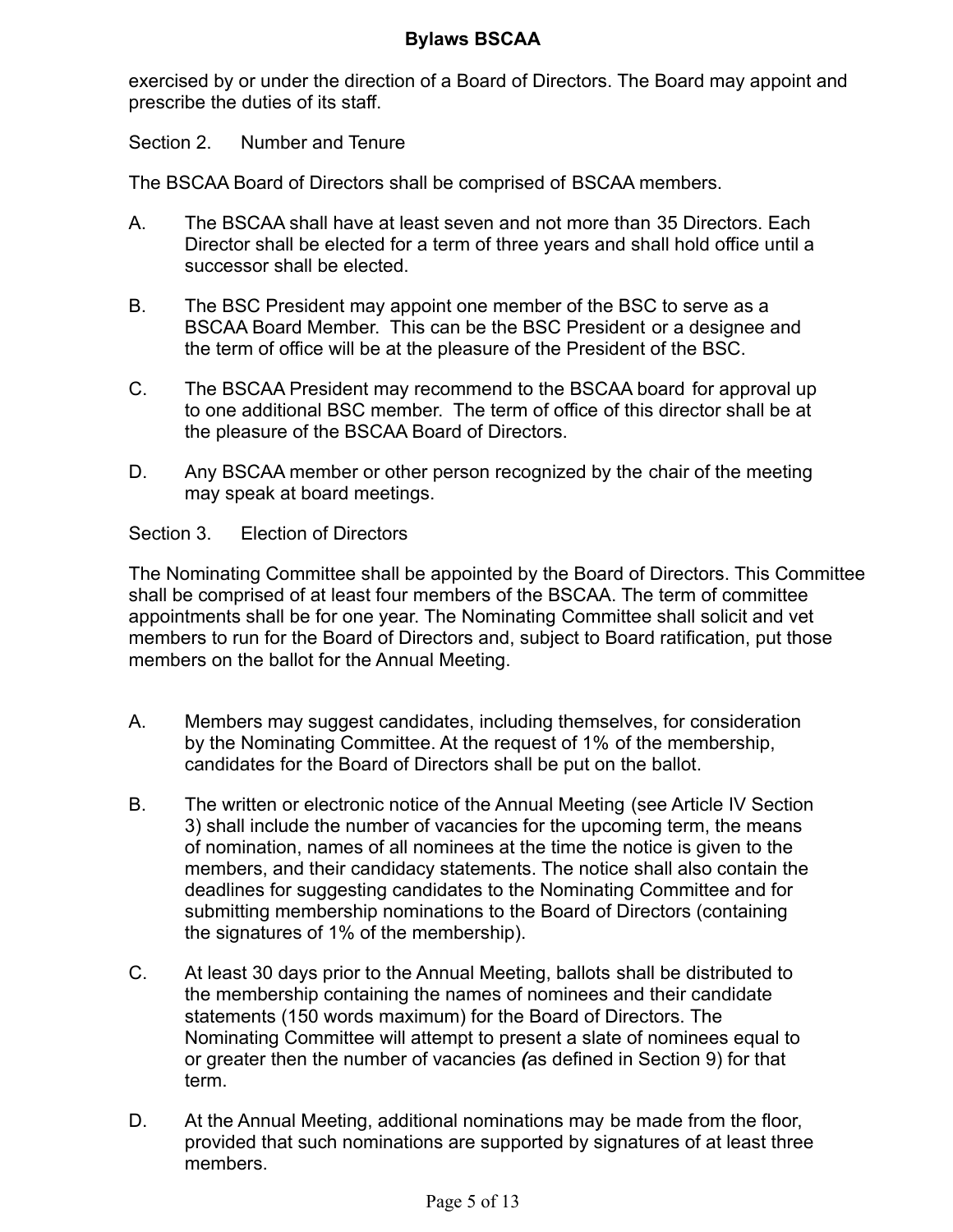- E. When there are no further nominations from the floor, the President shall declare the nominations closed and proceed to a vote.
- F. All proxy votes will then be submitted to and verified by the Secretary or other person designated to conduct the election.
- G. All votes of those members present will then be submitted to the Secretary or other person designated to conduct the election.
- H. All the votes shall than be tallied, including any write-in votes. The candidates with the largest number of votes shall be declared elected. The Board of Directors present, by simple majority, shall break all ties between one or more candidates.

#### Section 4. Meetings

Regular meetings of the Board shall be held at places and on dates designated by the Board, or by direction of the President, the Secretary, or a majority of the Directors, after proper notice to all Directors.

#### Section 5. Conduct of BSCAA Board Meetings

The President of the BSCAA, or in their absence, the Vice President, Treasurer, and Secretary (in that order of succession) shall preside over BSCAA meetings of the board of directors. The Secretary of the BSCAA shall act as the secretary of all BSCAA Board meetings; provided that in their absence, the chairperson of the BSCAA Board of Directors shall appoint another person to act as secretary of the meeting. The principles of Robert's Rules of Order govern the meetings of the BSCAA Board of Directors insofar as those rules are no inconsistent with or in conflict with these Bylaws, the Articles of Incorporation of the BSCAA, or law.

#### Section 6. Quorum

Seven or two-thirds of the Directors holding office at any point in time, whichever number is smaller, shall constitute a quorum. The directors may continue to transact business during a meeting at which a quorum is initially present, notwithstanding the withdrawal of directors, if any action is approved by at least a majority of the required quorum for that meeting.

#### Section 7. Manner of Acting

Action by the Board shall be by a majority of the Directors present at a meeting duly held at which a quorum is present unless a greater number is required by law.

#### Section 8. Action without a Meeting

Any action required or permitted to be taken by the Board of Directors may be taken without a meeting if all members of the Board shall individually or collectively consent in writing agrees to take action. Such action by written consent shall have the same force and effect as a unanimous vote of the Board. Such written consent or consents shall be filed with the minutes of the proceedings of the Board.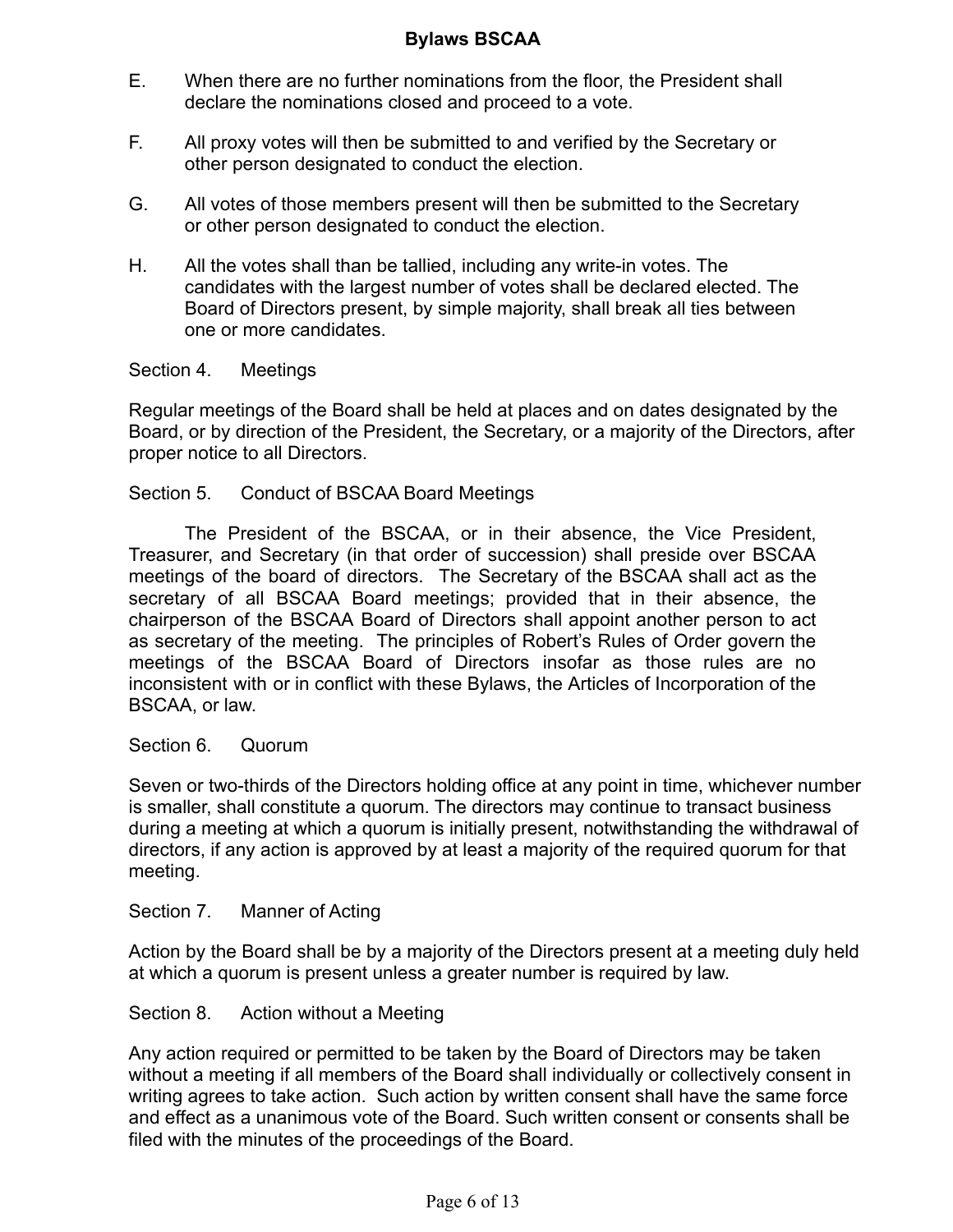Section 9. Participation in Meetings by Electronic Means

Members of the Board may participate in a meeting of the Board by electronic means so that all people can simultaneously fully participate.

Section 10. Vacancies

- A. Any vacancy occurring in the Board of Directors shall be filled by action of a majority of the remaining directors. A director elected by the Board to fill a vacancy shall hold office until the Annual Membership Meeting.
- B. A vacancy or vacancies in the Board of Directors shall be deemed to exist on the occurrence of the following:
	- (a) The death, resignation, or removal of any Directors of the BSCAA;
	- (b) a vacancy of the office of a director who has been declared of unsound mind by an order of any court or has been found by final order of judgment of any court to have breached a duty under the California Nonprofit Corporation Law;
	- (c) the failure of a Director to attend (either in person or electronically as provided in Section 8 of this Article) three consecutive regular meetings of the Board of Directors without good cause as determined by the President who shall note it as an excused absence at the meeting.
- C. Resignations

Any Director may resign. Resignation shall be effective on giving written notice to the President, the Secretary, or the Board of Directors, unless the notice specifies a later time for the resignation to be effective. If the resignation of a Director is effective at a future time, the Board of Directors may elect a successor to take office as of the date when resignation becomes effective.

D. Removal of Director

Following a determination by the Board of Directors that there is cause to remove a Director, a notice shall be sent by mail at least 15 days before the proposed effective date of the removal and the reasons therefor. The Director shall be given an opportunity to be heard, either orally or in writing, not fewer than five days before the effective date of the proposed removal.

E. The Board of Directors may approve new Directors when the total number of Directors does not exceed the number set forth in Article V, Section 2. Directors appointed under this circumstance shall serve until the next annual meeting of the membership, when such new Directors will be subject to the election procedures set forth in Article V Section 3.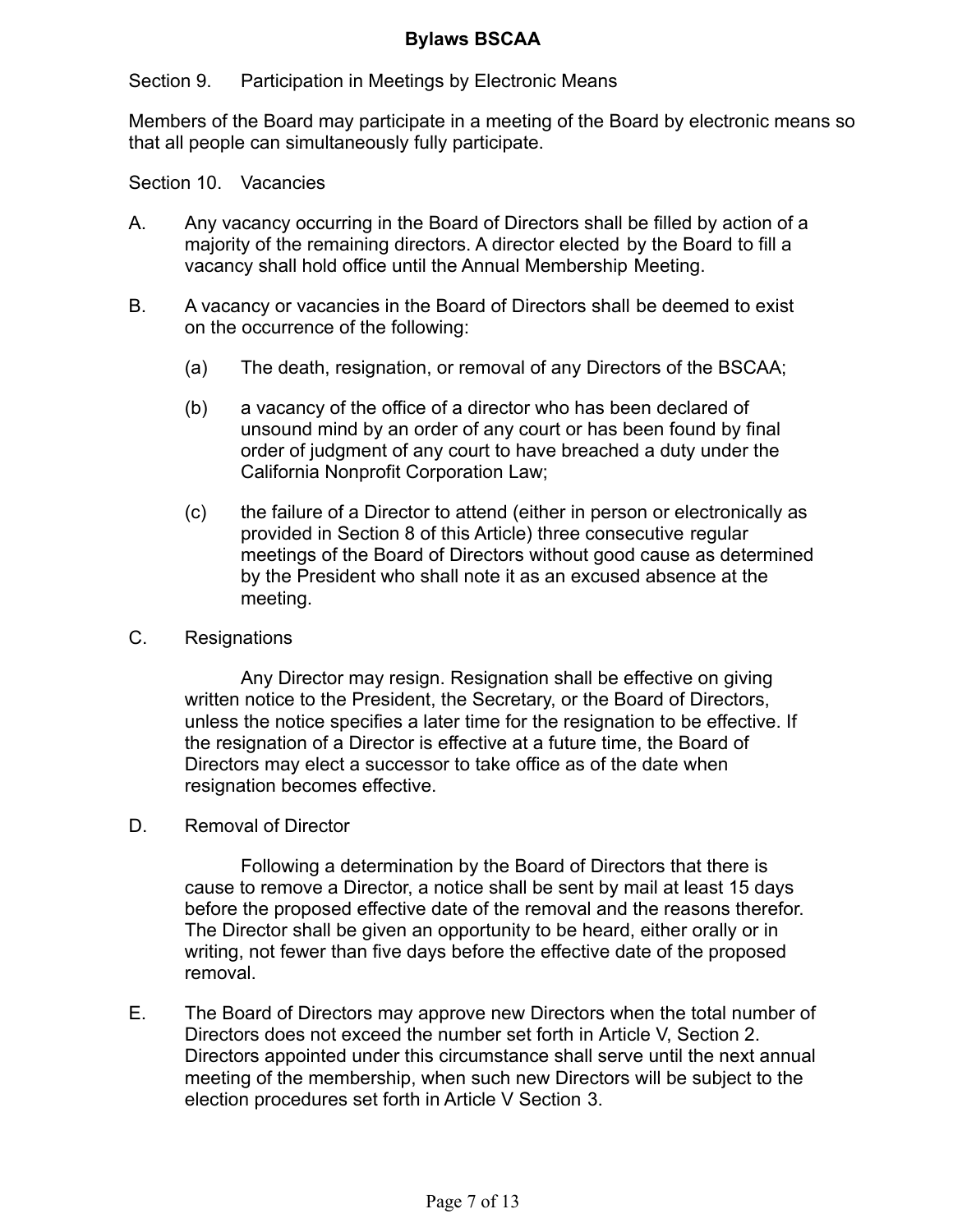### Section 11. Reimbursement

Directors shall not receive compensation for their services as members of the Board. Nothing herein shall be construed to preclude any director from serving as an officer, agent, or employee. Directors may receive reimbursement for reasonable expenses. All such reimbursement shall be determined by resolution of the Board.

## Section 12. Indemnification

To the fullest extent permitted by law, the BSCAA shall indemnify its directors, officers, and employees and other persons described in Section 5238 (a) of the California Nonprofit Corporation Law, including persons formerly occupying any such position, against all expenses, judgments, fines, settlements, and other amounts actually and reasonably incurred by them in connection with any "proceeding" as that term is used in said Section 5238 (a), and including an action by or in the right of the BSCAA, by reason of the fact that the person is or was a person described in that Section. The BSCAA shall ensure that at all times a policy of comprehensive general liability insurance in an amount and form which is adequate to meet any liability which may arise from the decisions or actions of the BSCAA. The BSCAA shall also ensure and maintain adequate insurance on behalf of its officers, directors, employees, and other agents, against any liability asserted against or incurred by such persons in such capacity or arising out of the person's status as such.

### Section 13 – Associate Director

The Board of Directors may appoint a member as an Associate Director for up to three years. Associate Directors act as Directors except they do not get to vote at a Board meeting nor do they have to meet an attendance requirement.

# **ARTICLE VI.**

Section 1. Officers

The officers of the BSCAA shall be a President, a Vice President, a Secretary, a Treasurer, and such other officers as may be elected to offices created by the Board. Officers shall follow Cal alumni regulations. Officers shall have powers and duties as specified herein and as may be additionally prescribed by the Board. The Board of Directors may combine two or more offices, except those of President and Treasurer or Secretary, but no officer shall execute, acknowledge, or verify any instrument in more than one capacity, if such instrument is required to be executed, acknowledged, or verified by two or more officers. In case of vacancy of Vice President, Secretary, or Treasurer, the Executive Committee shall appoint an interim replacement until the Board selects a replacement.

Section 2. Election and Term of Office

The officers of the BSCAA shall be elected annually by the Board of Directors at the June Board meeting. If the election is not held at such meeting, such election shall be held as soon as conveniently possible. Each officer shall hold office until a successor is elected,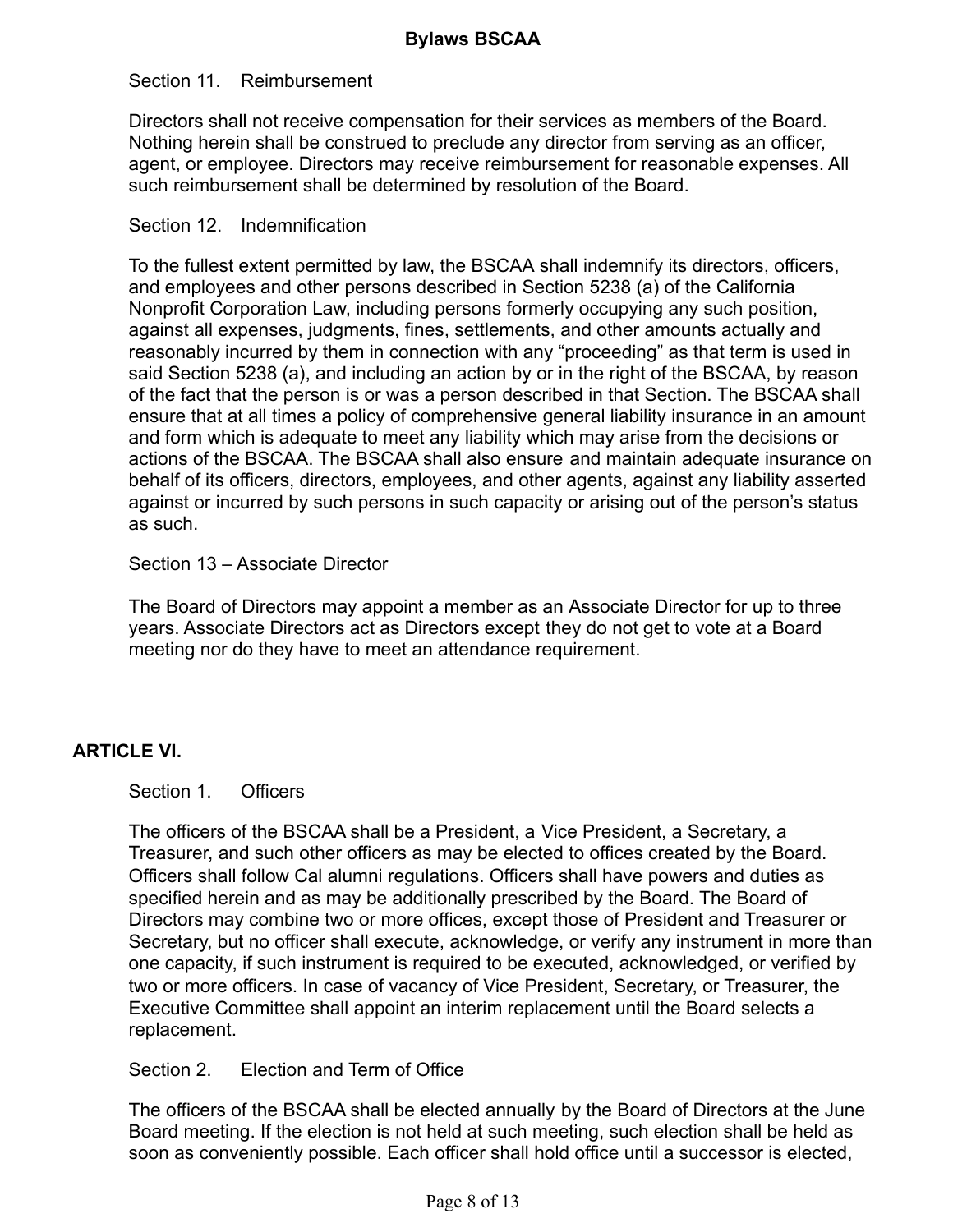unless otherwise removed. No officer shall be elected for more than four consecutive terms in the same position.

#### Section 3. Removal

Any officer elected or appointed by the Board may be removed by the Board with or without cause whenever in its judgment the best interests of the BSCAA would be served thereby. The Officer shall be given an opportunity to be heard, either orally or in writing not fewer than five days before the effective date of the proposed removal.

#### Section 4. Resignation

Any officer may resign at any time by giving written notice to the BSCAA Board of Directors. Any resignation shall take effect at the date of the receipt of that notice or at any later time specified in that notice; and, unless otherwise specified in that notice, the acceptance of the resignation shall not be necessary to make it effective. Any resignation is without prejudice to the rights, if any, of the BSCAA under any contract to which the officer is a party.

#### Section 5. President and Vice President

The President shall be the chief executive officer of the BSCAA. The President shall preside at all meetings of the membership and the Board of Directors. The President shall have all the general powers and duties which are usually vested in the office of the president of a nonprofit corporation. The President has power of appointment subject to the ratification of the Board. The Vice President shall assume the responsibilities of President in the President's absence, incapacity, or removal.

#### Section 6. Secretary

The Secretary shall be responsible for the distribution of notices, for the proper recording of proceedings of meetings, and be the custodian of records of the BSCAA.

## Section 7. Treasurer

The Treasurer shall account for BSCAA's funds, securities, and financial records; account and report all income and expenditures, and; ensure that the BSCAA financial policies and procedures are followed. All financial records maintained by the Treasurer shall be maintained in books belonging to the BSCAA. All monies, securities, and assets shall be deposited and held in the name and credit of the BSCAA, or other organization designated by the Board of Directors, i.e. the BSC and not in any individual's name.

The Treasurer shall report on the financial condition of the BSCAA at meetings of the Board and at other times when called upon by the President.

Prior to the first Board meeting of a fiscal year, the Treasurer shall prepare, or cause to be prepared, a budget outlining the BSCAA's proposed income and expenditures for the coming year. This version may be modified by the Board of Directors. A budget shall be approved at the first Board meeting of the fiscal year.

At the end of each fiscal year, the Treasurer shall prepare, or cause to be prepared, an annual report by the second Board meeting after the close of the fiscal year.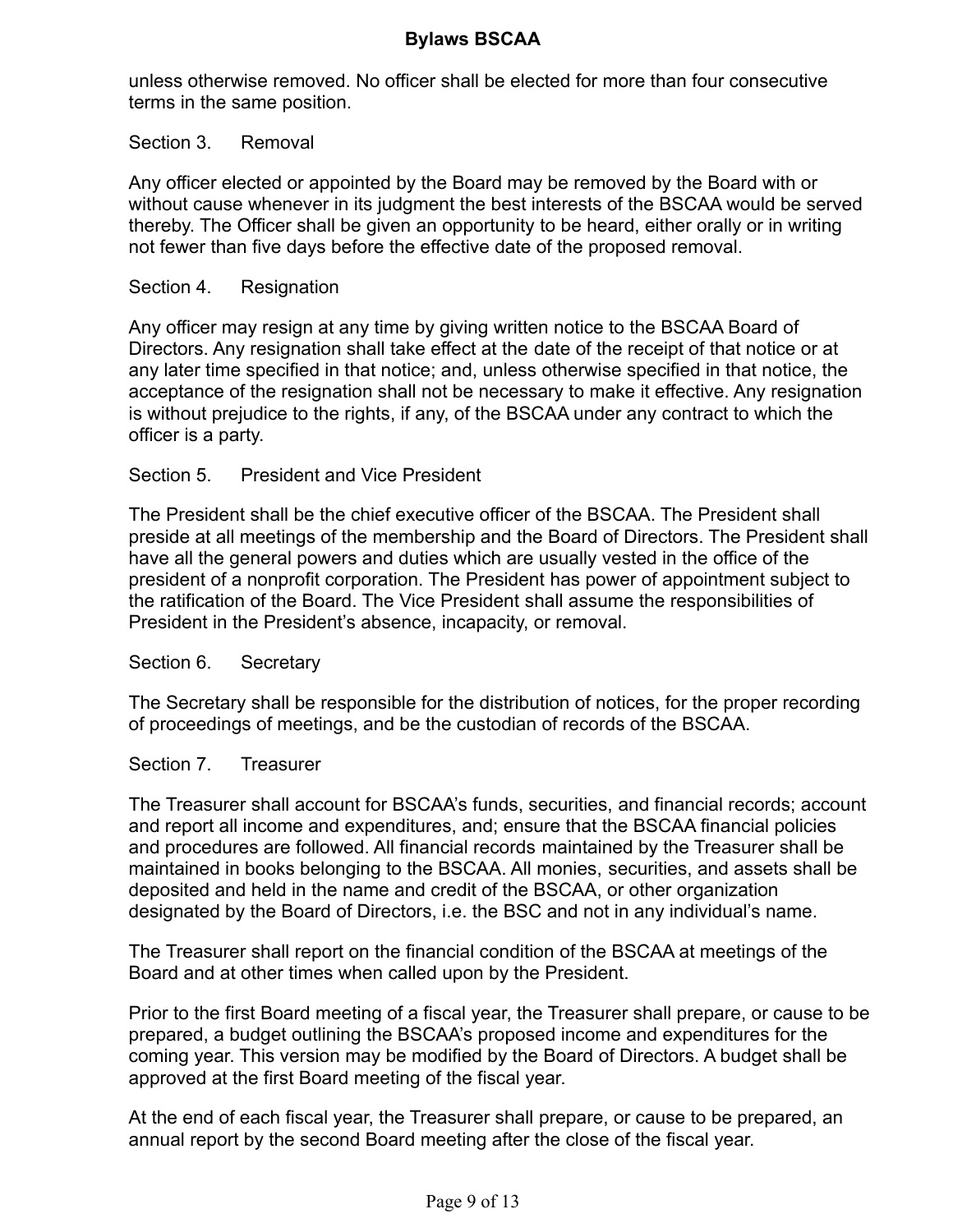At the expiration of the Treasurer's term of office, or upon removal, the Treasurer shall immediately deliver over to the person designated by the President all books, money, and other property in their charge.

# **ARTICLE VII.**

#### **Committees**

Section 1. Authority

All committee decisions are subject to approval of the Board of Directors except where specifically stated otherwise in these bylaws.

Section 2. Members

The President shall appoint committee members subject to Board approval. Committee members do not have to be Directors and will be able to vote in committee except on fiduciary decisions normally made by the Board of Directors.

#### Section 3. Executive Committee

The Executive Committee shall be comprised of the President, the Vice President, the Treasurer, and the Secretary as voting members of the committee. The Chairs of the standing committees and the BSCAA Designated Board Rep to the BSC Student Board shall also participate in the Executive Committee as non-voting members. The Board of Directors may increase the size of the Executive Committee. The President shall be its chairperson and it shall meet at the President's call. A quorum shall be a majority of the members of the committee.

Between meetings of the Board of Directors, the Executive Committee shall have authority to act on issues referred to it by the Board or on urgent matters that otherwise would come before the Board. It shall report at the next Board meeting.

Section 4. Finance Committee

The Finance Committee shall advise the Board on financial matters and help with the responsibilities of the Treasurer. The Treasurer of the BSCAA will chair the committee. The President shall appoint at least two other members.

Section 5. Nomination Committee (see Article V. Section 3)

Section 6. Other Committees

The President may designate standing and other committees, as well as committee chairs, with ratification of any such action by the Board of Directors.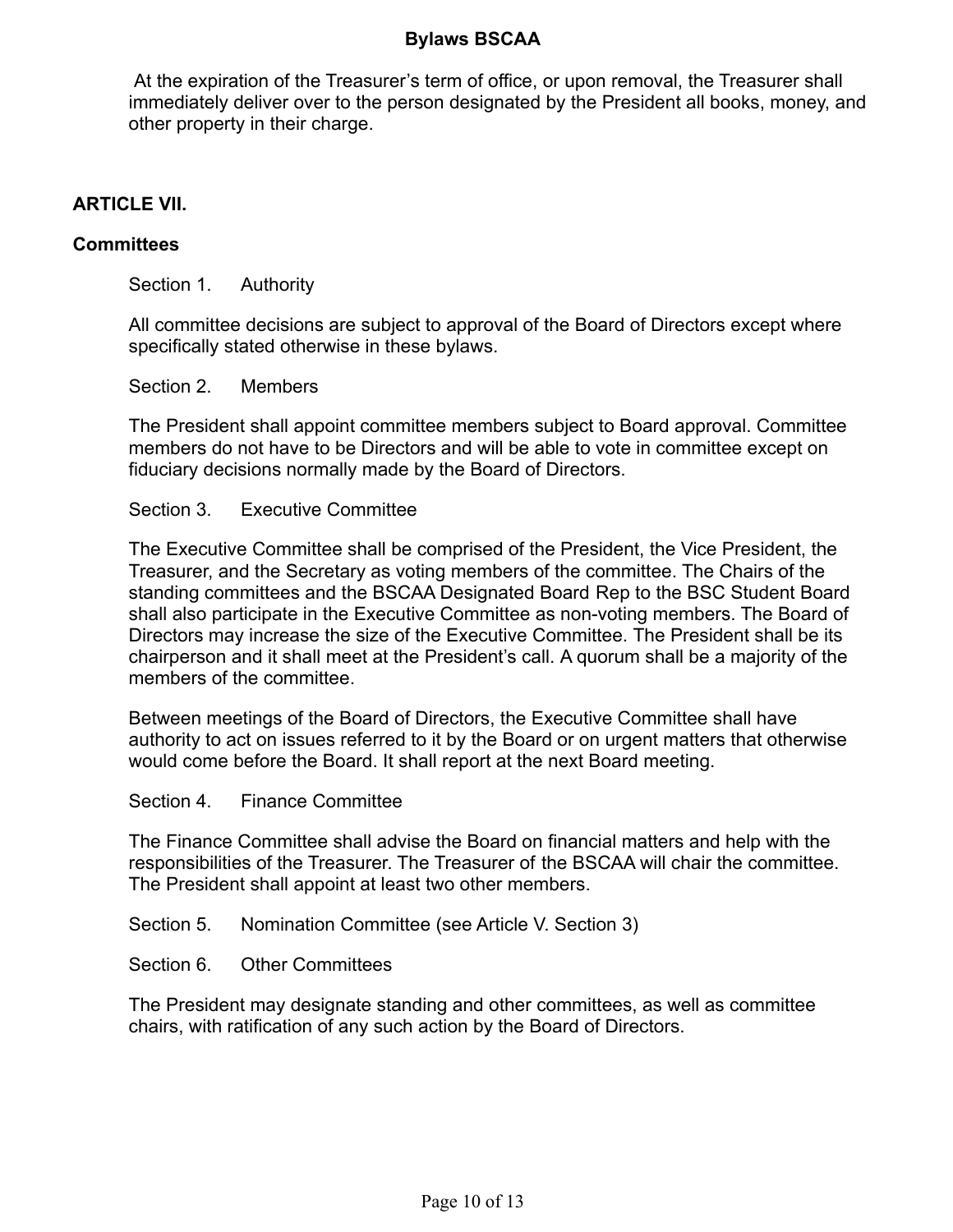# **ARTICLE VIII.**

# **Fiscal Year**

The fiscal year of this BSCAA shall be June  $1<sup>st</sup>$  through May  $31<sup>st</sup>$ .

# **ARTICLE IX.**

#### **Waiver of Notice**

Whenever any notice is required to be given under the provisions of the General Nonprofit Corporation Law of California or under the provisions of the Articles of Incorporation or by the Bylaws of the BSCAA, a written waiver thereof, signed by the person entitled to such notice, whether before or after the time stated therein, which is made a part of the minutes, shall be deemed equivalent to the giving of such notice. Appearance, whether in person, by proxy, or written ballot, at any meeting of the BSCAA shall be also constitute a waiver of notice.

# **ARTICLE X.**

### **Annual Reports**

The Board shall make an annual report available to the membership in accordance with applicable California law (California Corporation Code 6321).

### **ARTICLE XI.**

### **Dedication of Assets**

The properties and assets of the BSCAA are irrevocably dedicated to charitable purposes. No part of the net earnings, properties, or assets of the BSCAA, on dissolution or otherwise, shall inure to the benefit of any director, officer, or member of the BSCAA or to any private person or individual.

On liquidation or dissolution, all remaining properties and assets shall be distributed and paid over to the BSC. If the BSC is unable to accept the funds it shall be offered to 501(c)(3) organizations whose goals are to provide student or cooperative housing.

### **ARTICLE XII.**

#### **Amendments to Bylaws**

Bylaws may be adopted, amended, or repealed by a majority vote of the Board of Directors unless the action would materially and adversely affect the rights of members as to voting or transfer. If the rights of members are adversely affected, the bylaw amendment must be approved by the members. Bylaws may be adopted, amended, or repealed by a majority of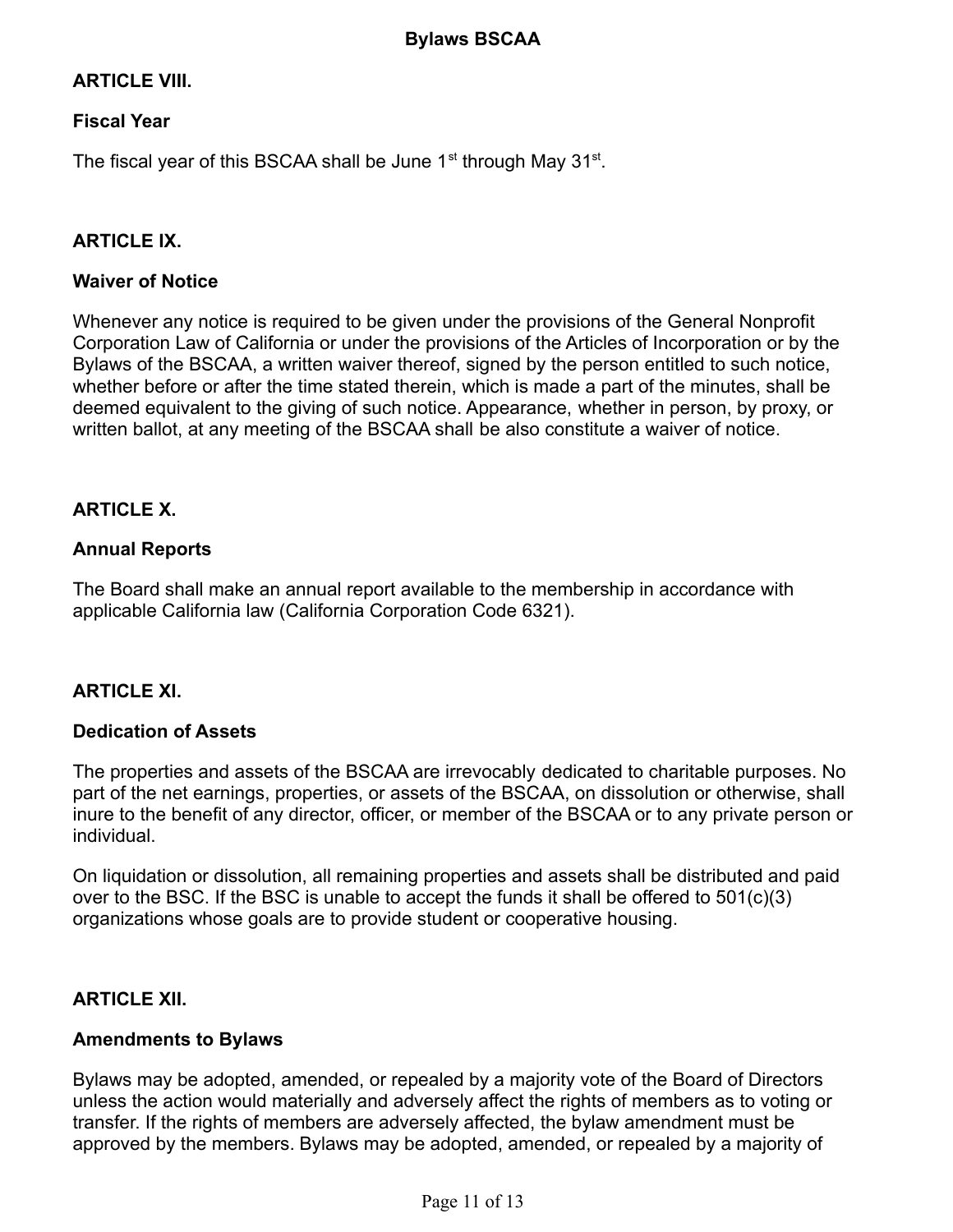those voting at a BSCAA membership meeting. A change in the bylaws must be filed with the Cal Alumni Association. There shall be 30 days notice of the proposed Bylaw changes. The changes shall also be included in the notice of a Board meeting.